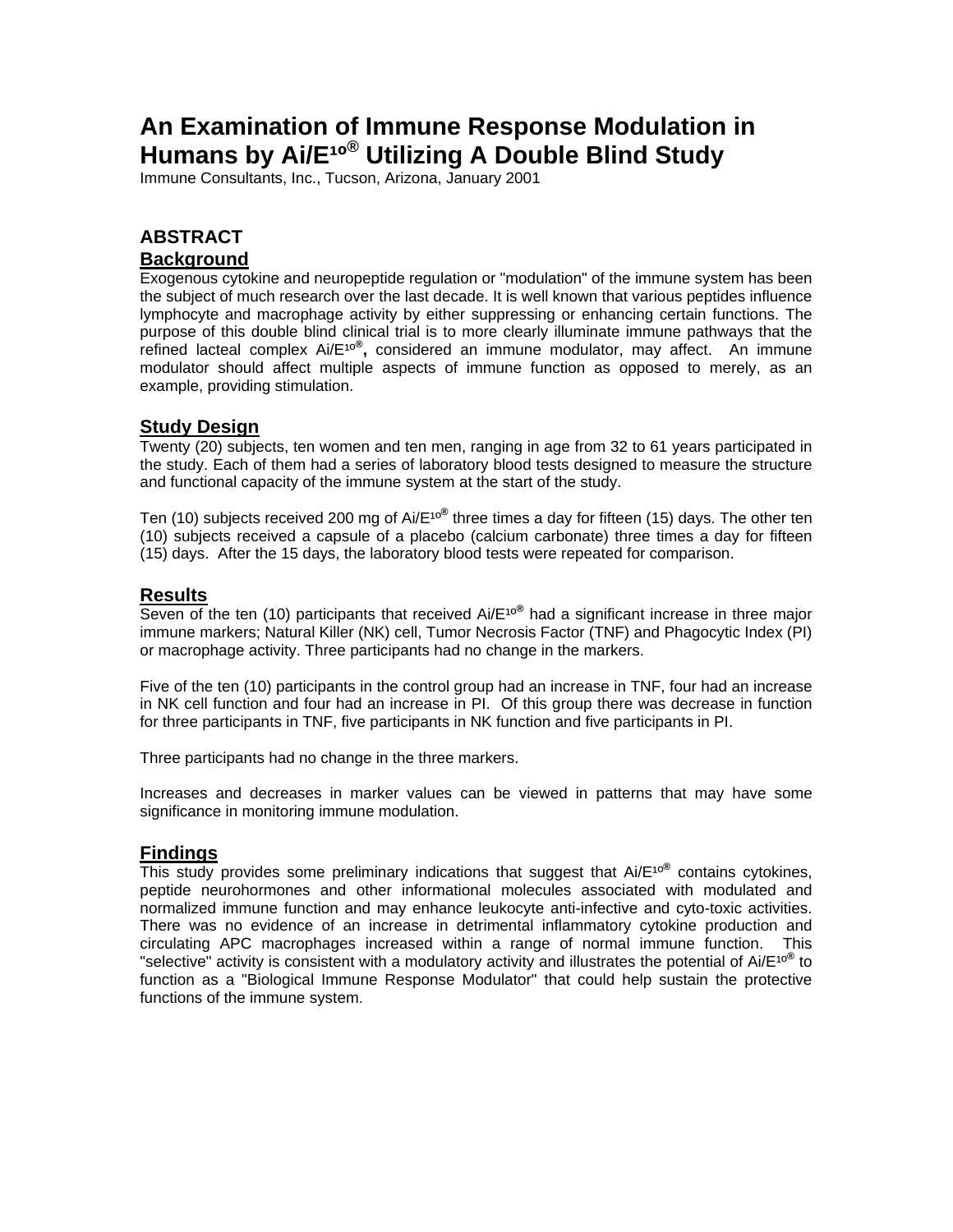# **An Examination of Immune Response Modulation in**  Humans by Ai/E<sup>10®</sup> Utilizing A Double Blind Study

Immune Consultants, Inc., Tucson, Arizona, January 2001

#### **Background**

Exogenous cytokine and neuropeptide regulation of the immune system has been the subject of much research over the last decade. Various peptides are known to influence lymphocyte and macrophage activity by either suppressing or enhancing certain functions. Some of these pathways are understood and defined while many remain undefined. Refined lacteal complexes such as Ai/E<sup>10®</sup> have been in veterinary and human use in various forms for over 40 years.

One clinically observed effect of Ai/E<sup>10®</sup> has been increases in Natural Killer (NK) cell activity with an associated increase in the production of cyto-toxic reactive oxygen intermediates. The purpose of this double blind clinical study was to more clearly elucidate the immune pathways that the material may be affecting and thereby enable more decisive clinical application in the future.

Since 1993 thousands of people have used and continue to use Ai/E<sup>10®</sup> as a dietary supplement. Many of these people have reported experiencing health benefits that they attribute to the material. Clinical studies on patient populations suffering from degenerative and chronic disease have provided consistent and dramatic documentation of increases in NK cell activity. This empirical evidence and clinical study data suggest and demonstrate an immune modulation effect associated with the material in combination with other nutrients, as well as the safety of Ai/E<sup>10®</sup>. This is the first double blind clinical study using only Ai/E<sup>10®</sup> with a healthy population.

Ai/E<sup>10®</sup> can only be produced under the most unique circumstances. All of the key factors came together in 1993 and the material became available for humans for the first time. In the late 1940's and early 1950's university professors and biochemists began to explore the observable benefits of bovine lacteal secretions. By the early 1970's, bovine colostrum was being touted as a replacement strategy for antibiotics. However, the apparent effectiveness and simplicity of manufacturing antibiotics led to the exclusion of further consideration of lacteal secretion extracts and perhaps other options.

Though many were aware in the 1970's, all of us have recently become sensitive to the fact that antibiotics present serious side effects and consequences not fully acknowledged in the 1970's. We now have organisms that live on antibiotics and diseases that we cannot control. Many antibiotics are immune suppressive, turning-off the only defense system that we have to protect our health. In fact, many pharmaceutical products are also immune suppressive.

The laboratory tests needed to study the effects of Ai/E<sup>10®</sup> became available in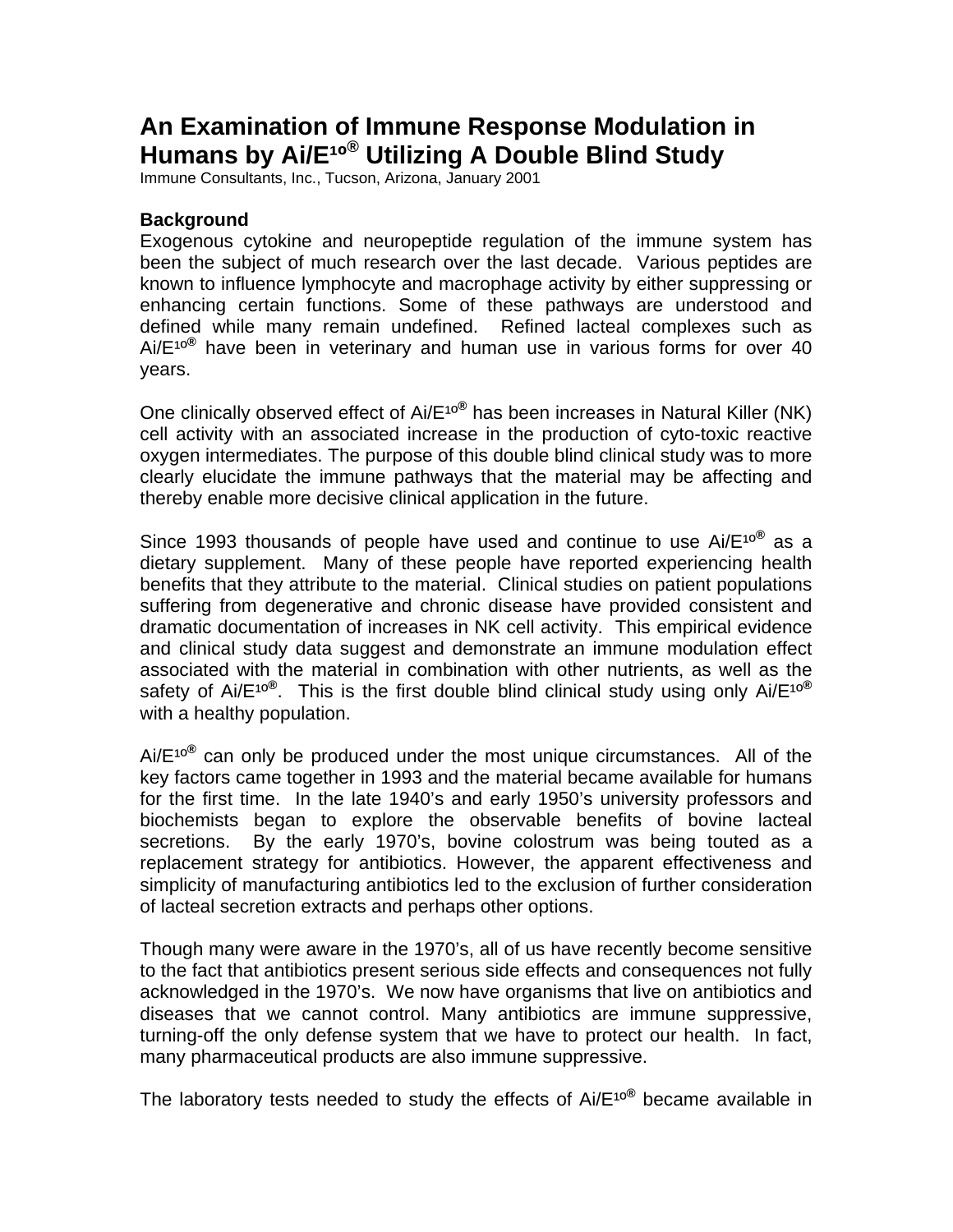the mid 1990's. Unlike colostrum or whey, Ai/E<sup>10®</sup> is a bio-engineered extract that requires very controlled conditions in order to obtain the desired product. Several key factors must be in place for the manufacturing of Ai/E<sup>10®</sup> to commence:

- 1. A privately managed herd of dairy cows.
- 2. A managed breeding program to optimize and select for specific immune responses.
- 3. An effective strategy for antigen stimulation. Only a process known as infusion has been demonstrated consistently and reliably effective in nearly 50 years of study (U.S. Patent #4,402,938).
- 4. The ability to identify, purify, recover and concentrate sufficient quantities of the immunological factors necessary to cause all of the observed changes to take place.

## **Safety**

Many millions of servings of Ai/E<sup>10®</sup> have been taken without any observed or reported adverse or allergic reactions.

## **Study Participant Eligibility Criteria**

The following eligibility criteria were applied to human subjects for this doubleblind study.

- They were between the ages of 21 and 65.
- They were not be suffering from any known severe or chronic diseases, were not experiencing any unusual high stress circumstances, not taking any pharmaceutical medications, were non-smokers and could not be pregnant.

For agreeing to participate in this clinical study each participant received a six months supply of a currently manufactured and distributed product that included  $Ai/E^{10^{\circledR}}$ .

## **Study Design**

Twenty (20) subjects were included in the study and each of them had a series of laboratory blood tests prior to starting the study (Appendix 1). Ten (10) subjects received 200 mg of  $Ai/E^{10}$ <sup>®</sup> three times a day for fifteen (15) days. The other ten (10) subjects received a capsule of the placebo (calcium carbonate) three times a day for fifteen (15) days.

Neither the subjects nor the principle investigator knew which of the subjects were taking the placebo or the Ai/ $E^{10}$ <sup>®</sup>. After the 15 days, the laboratory studies were repeated for comparison evaluation. The blood test evaluations included a variety of immunological tests designed to measure the structure and functional capacity of the immune system.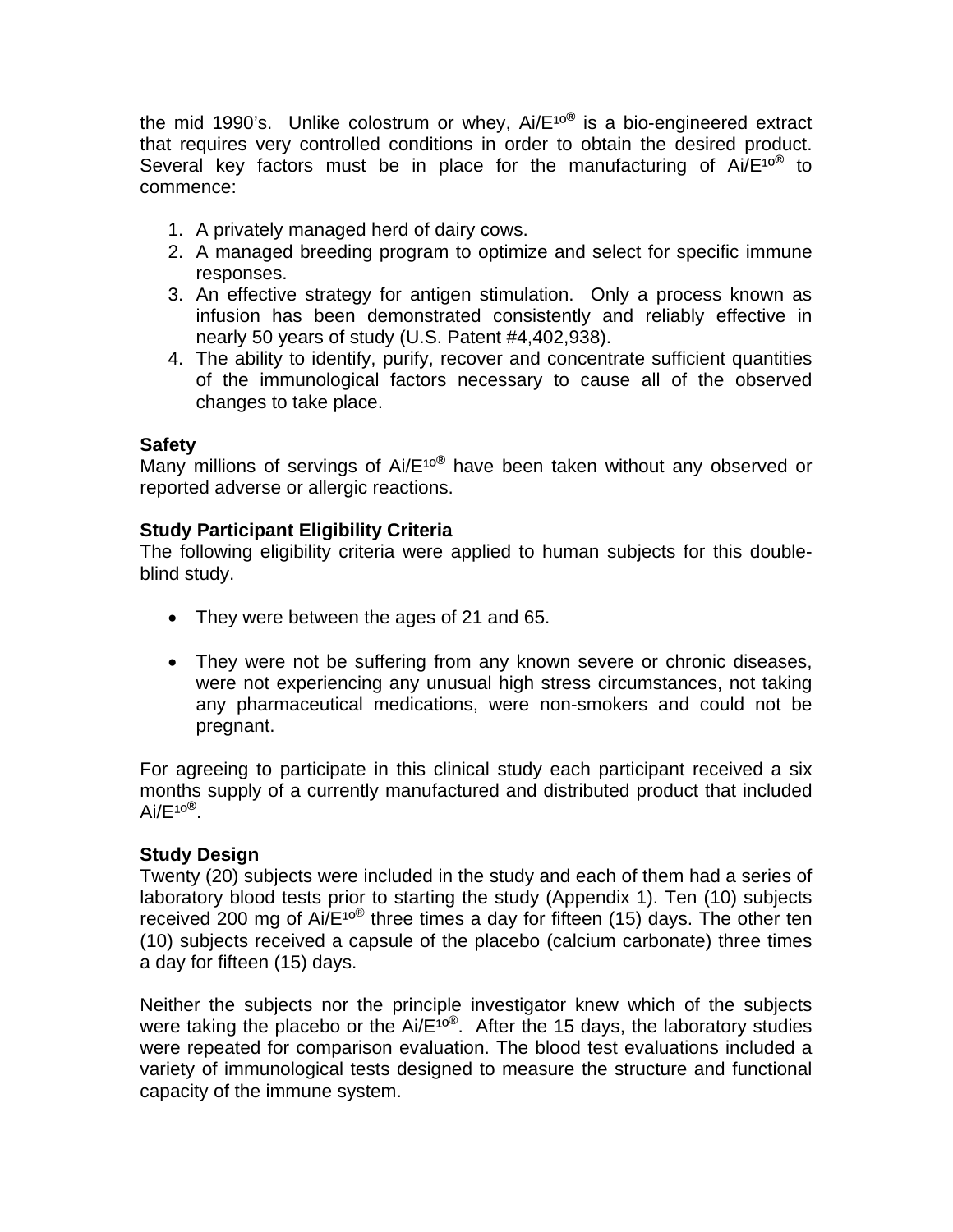The actual patient population studied was as follows:

- Four (4) men and six (6) women in the group that received Ai/ $E^{10\%}$ .
- Six (6) men and four (4) women in the control group that received the placebo.
- Ages ranged from 32 to 61.

## **Materials**

Ai/E<sup>10®</sup> is a specially prepared refined lacteal complex. The product is processed to preserve immuno-regulatory molecules. The material is then lyophilized and mixed with flowing agents, encapsulated and bottled.

## **Natural Killer (NK) Cell Function Assay**

Natural Killer (NK) Cells are an important line of cyto-lytic defense. They are a distinct group of circulating mononuclear lymphocytes with no immunological memory and are independent of the adaptive immune system. NK cells typically constitute 5 to 16 percent of the total lymphocyte population. They mediate non-MHC restricted cyto-lytic activity without prior sensitization. They are distinguishable from T or B-lymphocytes by their surface phenotype and cytokine profile.

Currently, the standard test for NK cell activity or function is a cyto-toxicity assay using Cr51 labeled targets. K562 cells (2X10\6) in CM are labeled with 350 uCi radioactive sodium chromate (Cr51) for 1 hr at 37 degrees Centigrade and 5% CO2. The labeled cells were washed twice in PBS, re-suspended and adjusted to 1X10\5 cells/ml CM.

Subsequently in the study, duplicates of 1X10\4 target cells in 100 ul were added to the effector cells in 96-well U-bottomed plates yielding E:T ratios of 50:1-1.5:1. The plates were centrifuged at 200Xg for 1 minute and incubated for 4 hr at 37 degrees Centigrade in the presence of 5% CO2. Spontaneous release was measured from the wells containing the target cells and medium and maximum release from wells containing target cells and 0.1% Triton X-100. After incubation, the plates were centrifuged at 200Xg for 5 min, 40-ul supernatant was harvested from each well into wells of MicroBeta Plus standard plates and 15ul of super scintillation cocktail were added. Emitted radioactivity was measured in a 1450 Micro Beta Plus scintillation counter. Percentage specific release of Cr51 was calculated as follows:

## • *100X (cpm(test)-cpm(spontaneous))/(cpm(max)-cpm(spontaneous))*

## **Neutrophil Phagocytosis (PI)**

The term macrophage is used to define a ubiquitous population of large mononuclear cells that have the ability to engulf and destroy particulate matter that it deems to be foreign or debris. Macrophages are the tissue equivalent of monocytes and are involved at all stages of the immune response. They act as rapid, first line protection, which can respond before T cell-mediated amplification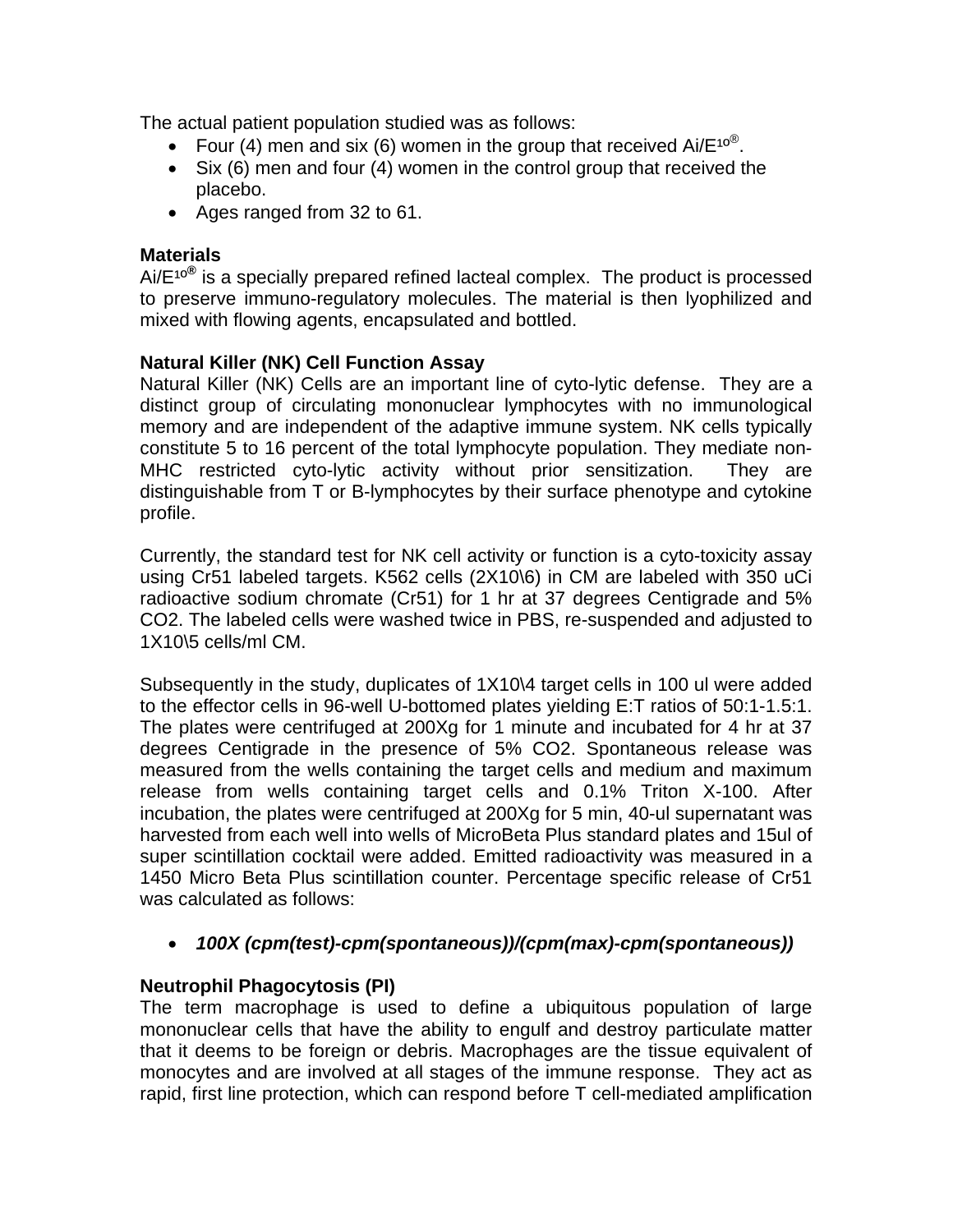has taken place. Activated macrophages play a key role in host defense.

When monocytes enter the tissues and become macrophages they undergo several changes. The cells enlarge and increase the amount of intracellular lysozymes allowing greater phagocytosis. In the tissues, macrophages live for months or years and may be motile.

The flow cytometric assay of Phagocytic Index measures neutrophil-associated fluorescence after incubation of leukocytes with fluorescent micro spheres at both 4 degrees Centigrade and 37 degrees Centigrade. The index value represents the quotient of reactivity at 4 degrees Centigrade (adherence only). A deceased Phagocytic Index is indicative of impaired phagocyte function**.** 

#### **Tumor Necrosis Factor (TNF)**

Tumor necrosis factors are pheliotropic cytokines that are considered primary modifiers of inflammatory and immune reactions. Tumor necrosis factor-a (cachectin) and tumor necrosis factor-B (lymphotoxin) are two closely related proteins that share sequence homology of 34% in their amino acid sequence. Both mediators act on their target cells via the same receptors and therefore show many similar, but not identical, biological effects. Many different cells are shown to produce TNF including CD4+ T-cells, smooth muscle cells, polymorphonuclear neutrophils, astrocytes, etc.

Due to the occurrence of TNF receptors on nearly all cells, TNF shows a wide variety of biological actions. It has cytolytic and cytostatic effects and shows chemo tactic activity on neutrophils. TNF enhances the proliferation of T-cells after stimulation with IL-2. In the absence of IL-2, TNF induces the proliferation and differentiation of B cells.

TNF levels were analyzed with the Immulite® assay. Immulite® is a solid-phase, two-site chemiluminescent immunometric assay. The solid phase, a polystyrene bead enclosed within an Immulite test unit, is coated with a monoclonal antibody specific for TNF. While the patient sample and alkaline phosphatase-conjugated polyclonal anti-TNF antibody are incubated for 60 minutes at 37 degrees Centigrade in the test unit with intermittent agitation, TNF in the sample is bound to form an antibody sandwich complex. Unbound conjugate is then removed by a centrifugal wash, after which substrate is added and the test unit is incubated for a further 10 minutes.

The chemiluminescent substrate, a phosphate ester of adamantly dioxetane, undergoes hydrolysis in the presence of alkaline phosphatase to yield an unstable intermediate. The continuous production of the intermediate results in the sustained emission of light, thus improving precision by providing a window for multiple readings. The bound complex - and thus also the photon output, as measured by the illuminometer - is proportional to the concentration of the TNF in the sample.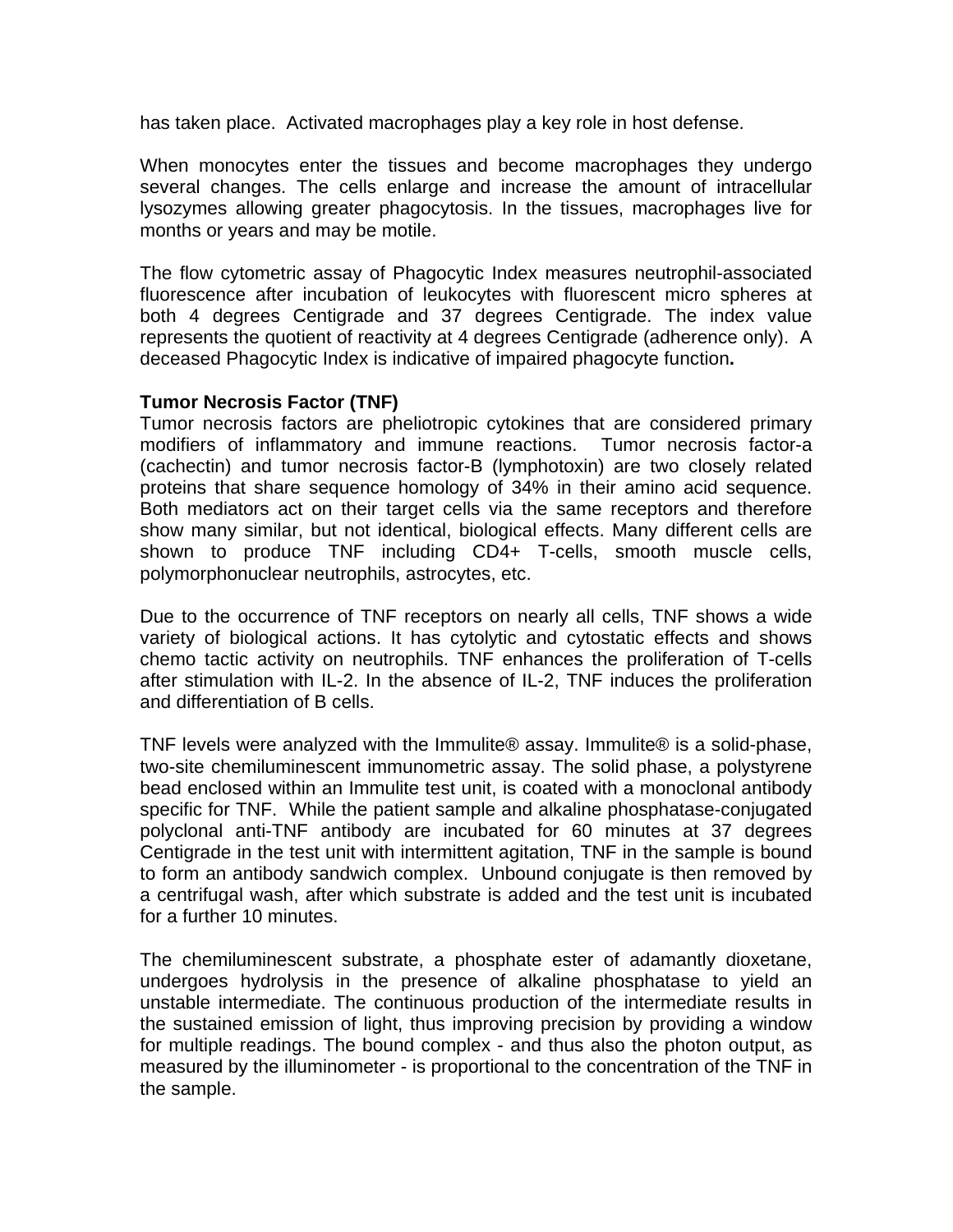## **Results**

Of the ten patients in the group that received the  $Ai/E^{10\%}$  (**Group A**) seven had a significant increase in all three of the immune markers, NK cell, TNF and PI (macrophage) activity. Of this group, 1 person decreased TNF activity, 3 decreased in NK activity and 2 decreased in macrophage activity. Three participants had no change in the markers. These are highly significant changes reflecting a dramatic increase in immune system function and modulation within the fifteen-day period of the clinical trial. Note that two people in this group were found to have significant immune system compromises, after completing the blood tests and entering the study that were unknown to them.

In the control, or placebo, group (**Group B**), 5 participants had an increase in TNF, 4 had an increase in NK function and 4 had an increase in PI. Of this group there was a decrease in function for 3 participants in TNF, 5 participants in NK function and 5 participants in PI. Three participants had no change in the three markers. These results reflect typical responses from a population that is not receiving specific intervention to enhance immune system function.



This chart presents the net changes in each category of measurement. Quantitative changes are not particularly significant in viewing the activity of NK cells, TNF and macrophages in short term studies as the quantity of increases will vary from individual to individual. The three markers are in a state of flux towards increased immune function and modulation in Group A and in random state of change in Group B.

Increases and decrease in marker values can be viewed in patterns that may have some significance in monitoring immune modulation. Patterns have implications in long-term studies and may not be so relevant in short term studies. However, this study did reveal a pattern that is pointing towards the improved function and immune modulation effects of this immune response modulator.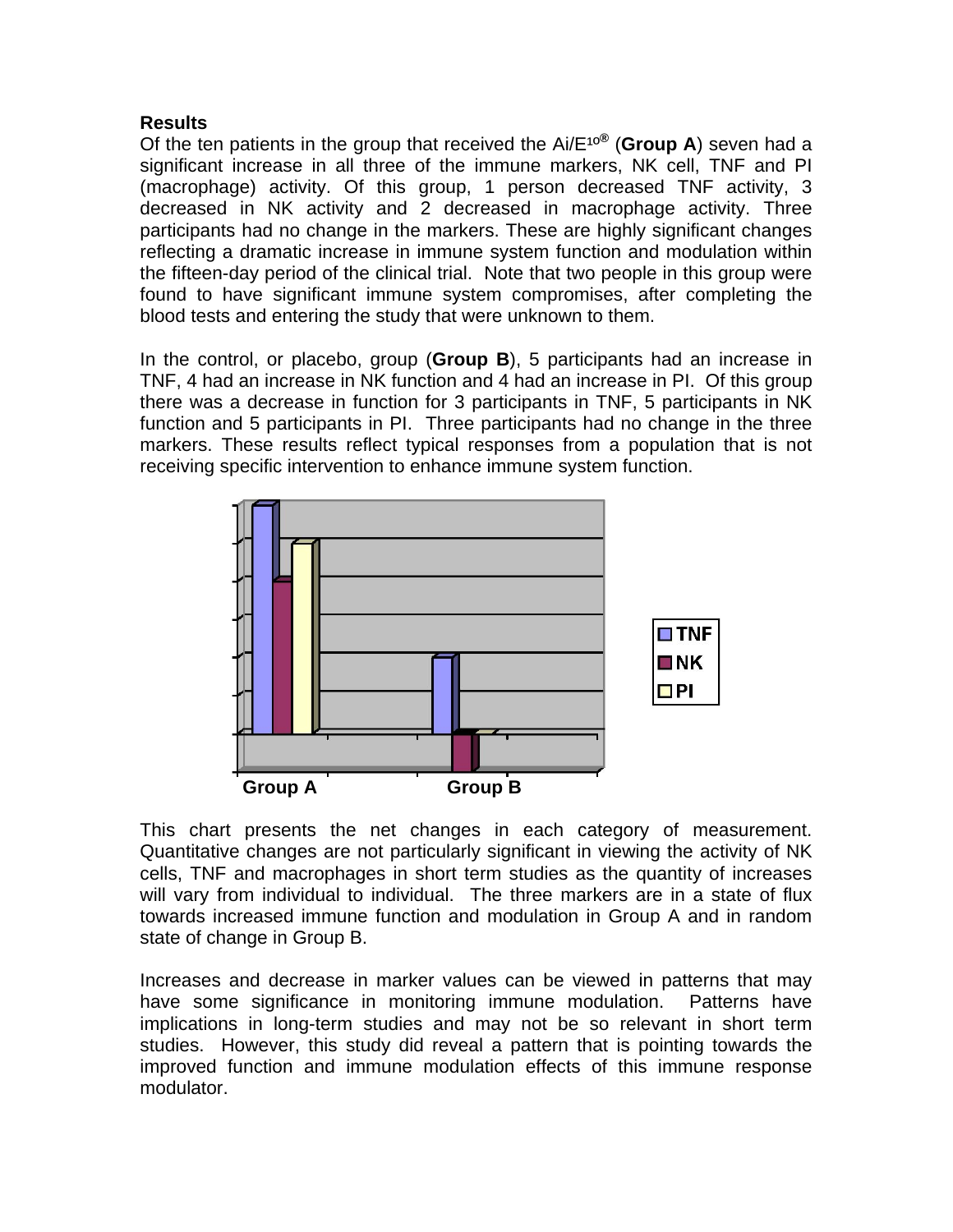In Group A there were two distinct patterns that were peculiar to that group. Three participants had increases of all three markers and one participant had an increase in NK activity and no change in the other two markers. In both groups there was a mixture of increases and decreases in random patterns however there were three patterns distinct for four Group B participants that showed a decrease in one or more of the three markers.

Immune system modulation is not present when the marker values are below normal or out of balance with each other. When an immune system response modulator is effective there is a change in the quantities of the individual markers with all, eventually, moving into normal ranges if the immune system is not compromised in function to the point where this is not possible. The movement of TNF and PI are much less than NK cell activity as the reference ranges for those two markers are much narrower than the NK cell activity range. However, the movement of all three markers into a high normal range is expected to occur in time with the administration of an effective immune response modulator that modulates the immune system.

## **Findings**

An effective immune system response involves all aspects and components of the immune system from macrophage activation to T-8 cell suppression. Stimulation affects specific immune reactions but is lacking in expression of proper immune modulation. Immuno-modulatory reactions cause activity in the immune system that can be monitored, but not predicted, until the final states that are reflected in the activity of NK cells, macrophages and TNF. These three immune system markers largely indicate the state of modulation that is occurring in the milieu of the actions and reactions that cascade from immune system response to immune system homeostasis.

In monitoring the immune system "behind" the NK, TNF and PI markers we see an array of changes that reflect the processes of modulation. B cell activity will increase and decrease in predictable patterns and the production of antibodies vary accordingly. T lymphocytes are activated at regular intervals and the production of cytokines is appropriately responsive effecting related changes in immune function.

Synthetic stimulation of the immune system will often cause a change in one of the markers but will not reflect a modulation effect. Consequently, there is a limited effect on immune function. This is evident in the activation of NK cells.

NK cell activity can be increased readily by a number of natural or nutritional substances including some vitamins, herbs and minerals. However, increasing NK cell activity alone has very limited value if immune modulation is not achieved. B cell stimulation, as initiated by substances such as transfer factor, is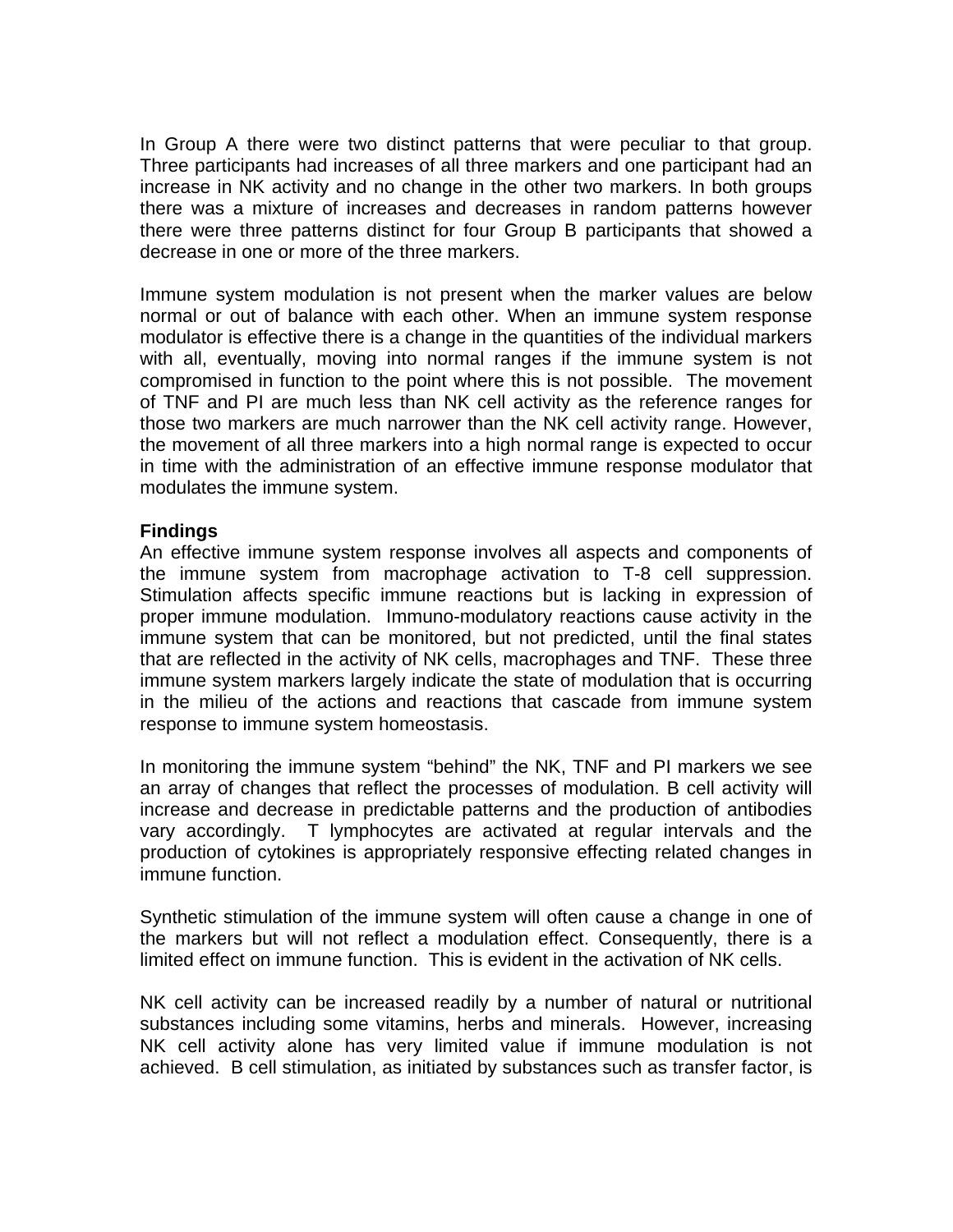a good example of partial immune system activation without immuno-modulation and has thus proved to be of limited clinical value.

Drugs or any substance or influence that stimulates the immune system without having a balancing effect on the immune system is severely limited in its value as compared to immune modulation. The immune system must be in a state of modulation (dynamic equilibrium) to function optimally, which makes immune modulation critical to sustaining good health.

The study presents a double blind clinical trial illustrating that cytokines, peptide neurohormones and other informational molecules in Ai/E<sup>10®</sup> modulate and normalize immune function and is thus an orally effective biological immune response modulator for increasing the protective functions of the immune system.

This study investigated the immuno-modulatory effect of Ai/E<sup>10®</sup> on the human immune system in vivo. Many attempts are under way to find new - artificial or natural – immune response modifiers or modulators that can modulate immune function and lead to a successful counterattack against the consequences of biological entropy.

Traditionally, the battle plan has been focused upon T-cells and utilized molecular biological models in which various compounds have either increased or decreased some aspect of immune function. This paradigm utilizes analytical methods of cell and molecular biology e.g. lymphocyte sub-population response monitoring, NK function and quantitative levels, mitogen lectin proliferation, cytokine assays and the like are but merely an inadequate reflection of the flexible, complex, information processing system that the immune system represents.

Some researchers have likened the data obtained by this sort of testing as analogous to the data acquired by the electroencephalograph (EEG) machine when doing research about the brain. Such data can provide valuable information as to whether the brain is dead or alive, but the qualitative functions of the brain, intelligence, and the expression of emotions or the creation of a sonata can never be ascertained from such quantitative information.

What's ultimately important about the human immune system is not just the numbers describing its activity, but that aspect of the wisdom of the body that we can refer to as "immune intelligence". The famous medical physiologist Dr. W.B. Cannon wrote a highly acclaimed book entitled "The Wisdom of the Body" that the main task of the wisdom of the body is to improve and maintain the quantity of health. This is accomplished through control processes that are even more intricate than the feedback auto-regulatory controls of homeostasis but cannot be expressed by physiochemical laws and equations.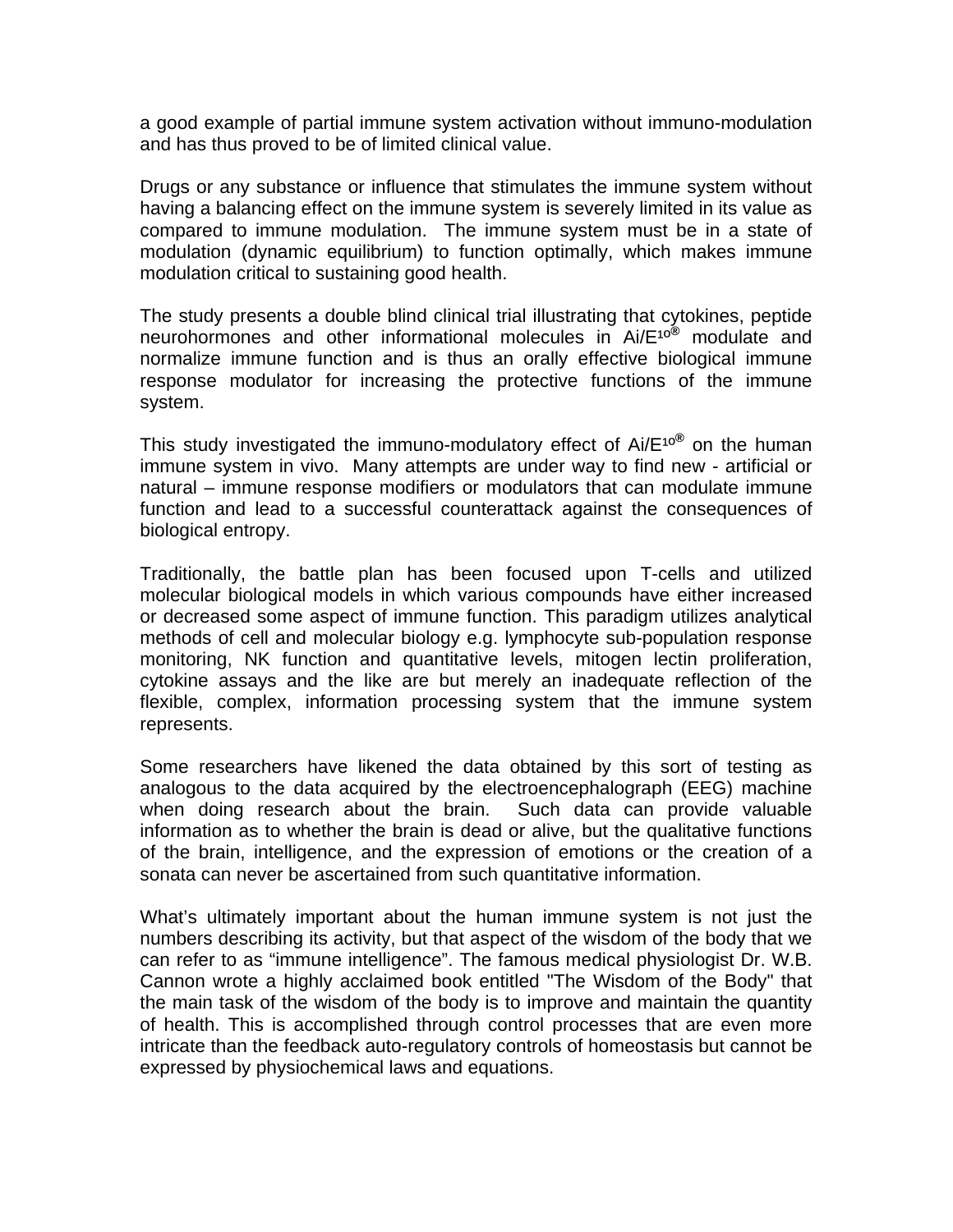Generally today, instead of testing how intelligent the immune system is, our current technology allows us to merely measure the potency of some of its weapons. The writer's believe this is a critical flaw in most of today's research.

In-vitro studies that are so commonly performed rarely have any useful clinical application. At the same time, experimental data on various uniquely created herbal extracts described as immuno-modulating compounds created by different research groups that, owing to their nature, are all but impossible to integrate into a comprehensive therapeutic protocol.

Previously presented clinical research papers demonstrate that the immune system is a dynamic multidimensional system that can help sustain us using a variety of strategies. Evolutionary biochemistry has imbued our immune system with several overlapping protective tactics that can at least partially replace one another.

To presuppose that administering a single biochemical substance with static immuno-modulatory effects to correct an immune deficiency will work reproducibly well in most patients appears short sighted and naive. In fact, such substances administered in this manner will generally only undermine the potential good that the agent may do in the long run if properly balanced and supported.

 $Ai/E^{10<sup>®</sup>}$  is the first of a new type of immuno-modulator produced by a living mammal for other living mammals and has unique dynamic elements that appear to provide a wide range of immunological benefits. The implications of widespread use of an immuno-modulator such as that examined herein would have an enormous impact on the general health of a population such as that in the United States where immune suppression by lifestyle is an inherent factor in the nature of the culture at this time. Improvement in immune performance as experienced by the study group that utilized  $Ai/E^{10}$  would result in a reduction in dependence upon prescription medications ranging from antibiotics to antidepressants and an improved ability to cope with the stresses of everyday life.

## **Appendix 1**

Blood tests examined for all participants:

T & B Cell Subset Natural Killer Cell Function Eosinophilic Cationic Protein TNF Phagocytic Index  $II - 2r$ IL-6a-INF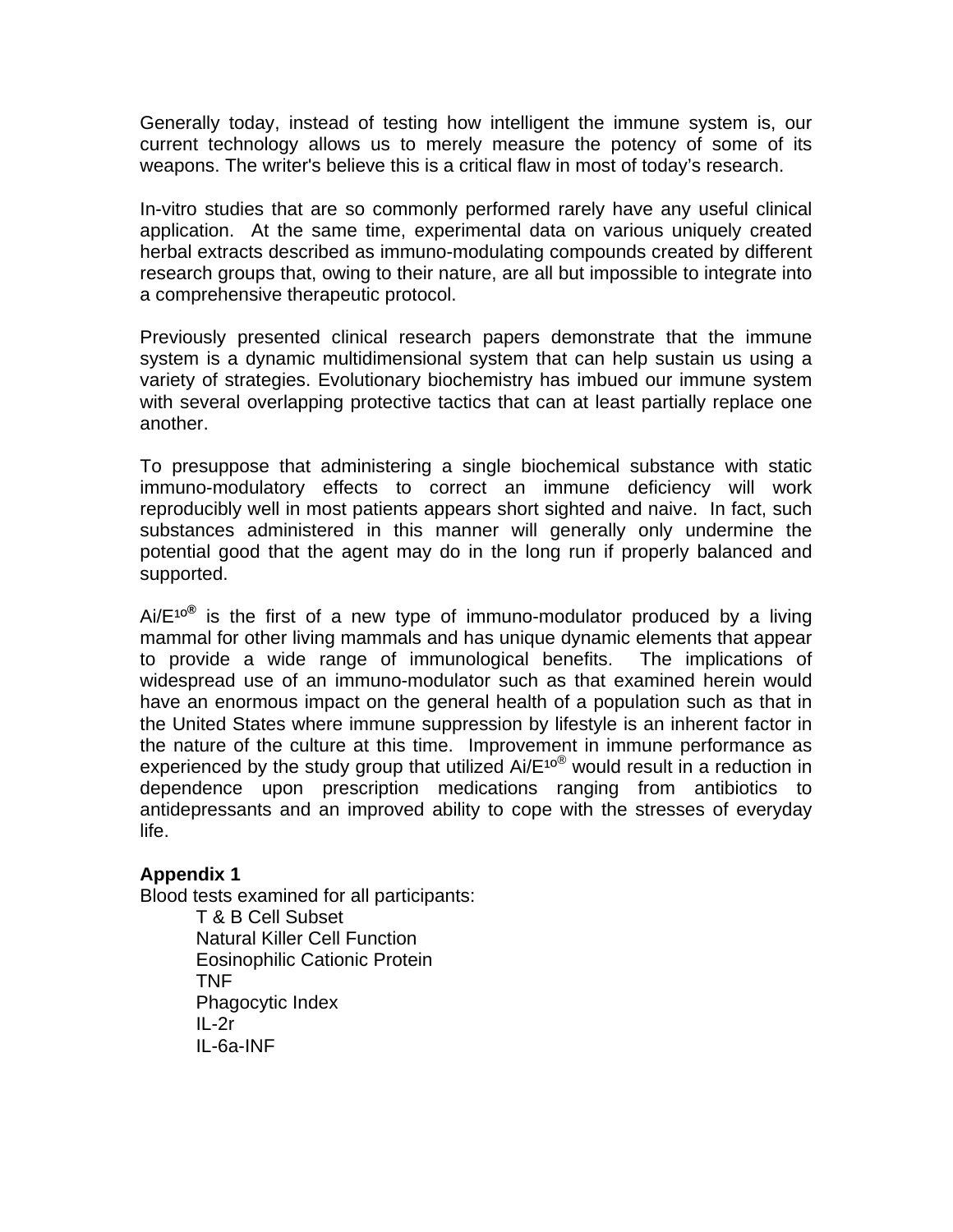# **Appendix 2**

Statistical Summary

## *Group A*

|    | <b>TNF</b>    |              | <b>NK</b>     |              | PI            |              |
|----|---------------|--------------|---------------|--------------|---------------|--------------|
|    | <b>Before</b> | <b>After</b> | <b>Before</b> | <b>After</b> | <b>Before</b> | <b>After</b> |
| 1  | 3.9           | 4.6          | 132           | 89           | 2.2           | 2.5          |
| 2  | 3.9           | 4.4          | 56            | 100          | 3.9           | 5.0          |
| 3  | 3.9           | 6.1          | 103           | 46           | 2.7           | 4.7          |
| 4  | 4.1           | 8.8          | 169           | 46           | 2.3           | 2.0          |
| 5  | 3.9           | 3.9          | 23            | 95           | 2.7           | 5.1          |
| 6  | 3.9           | 4.2          | 10            | 38           | 2.7           | 4.4          |
|    | 6.8           | 9.7          | 44            | 54           | 3.6           | 3.4          |
| 8  | 3.9           | 4.4          | 52            | 53           | 2.6           | 3.1          |
| 9  | 3.9           | 3.9          | 27            | 65           | 3.9           | 4.3          |
| 10 | 3.9           | 3.9          | 72            | 184          | 4.9           | 4.9          |

## *Group B*

|    | <b>TNF</b>    |              | <b>NK</b>     |              | PI            |              |
|----|---------------|--------------|---------------|--------------|---------------|--------------|
|    | <b>Before</b> | <b>After</b> | <b>Before</b> | <b>After</b> | <b>Before</b> | <b>After</b> |
| 1  | 6.1           | 7.6          | 66            | 69           | 2.8           | 2.4          |
| 2  | 3.9           | 3.9          | 22            | 74           | 4.6           | 7.6          |
| 3  | 3.9           | 4.1          | 32            | 45           | 3.2           | 2.6          |
| 4  | 3.9           | 3.9          | 92            | 34           | 3.3           | 5.2          |
| 5  | 5.0           | 3.9          | 145           | 135          | 2.1           | 7.6          |
| 6  | 4.2           | 6.5          | 42            | 118          | 3.3           | 3.1          |
|    | 3.9           | 3.9          | 49            | 49           | 2.6           | 2.1          |
| 8  | 3.9           | 4.7          | 35            | 31           | 4.1           | 4.2          |
| 9  | 11.0          | 6.7          | 125           | 38           | 4.2           | 5.3          |
| 10 | 3.9           | 4.8          | 438           | 29           | 3.8           | 3.0          |

#### **References**

<sup>1</sup>Hye K. Jeon, "Substance P Augments Nitric Oxide Production and Gene Expression in Murine Macrophages", Immunopharmacology 41 (1999) 219-226.

<sup>2</sup>Paul Bryce, et.al, "Immunomodulatory Effects of Pharmacological Elevation of Cyclic AMP in T Lymphocytes Proceed via a Protein Kinase A Independent Mechanism", Immunopharmacology 41 (1999) 139-146.

 $3$ Heather Tischbein, "IMPRO – A revolution in livestock health which uses antibodies rather than antibiotics", Countryside, Vol. 60, No. 8, 8/76, p14-20.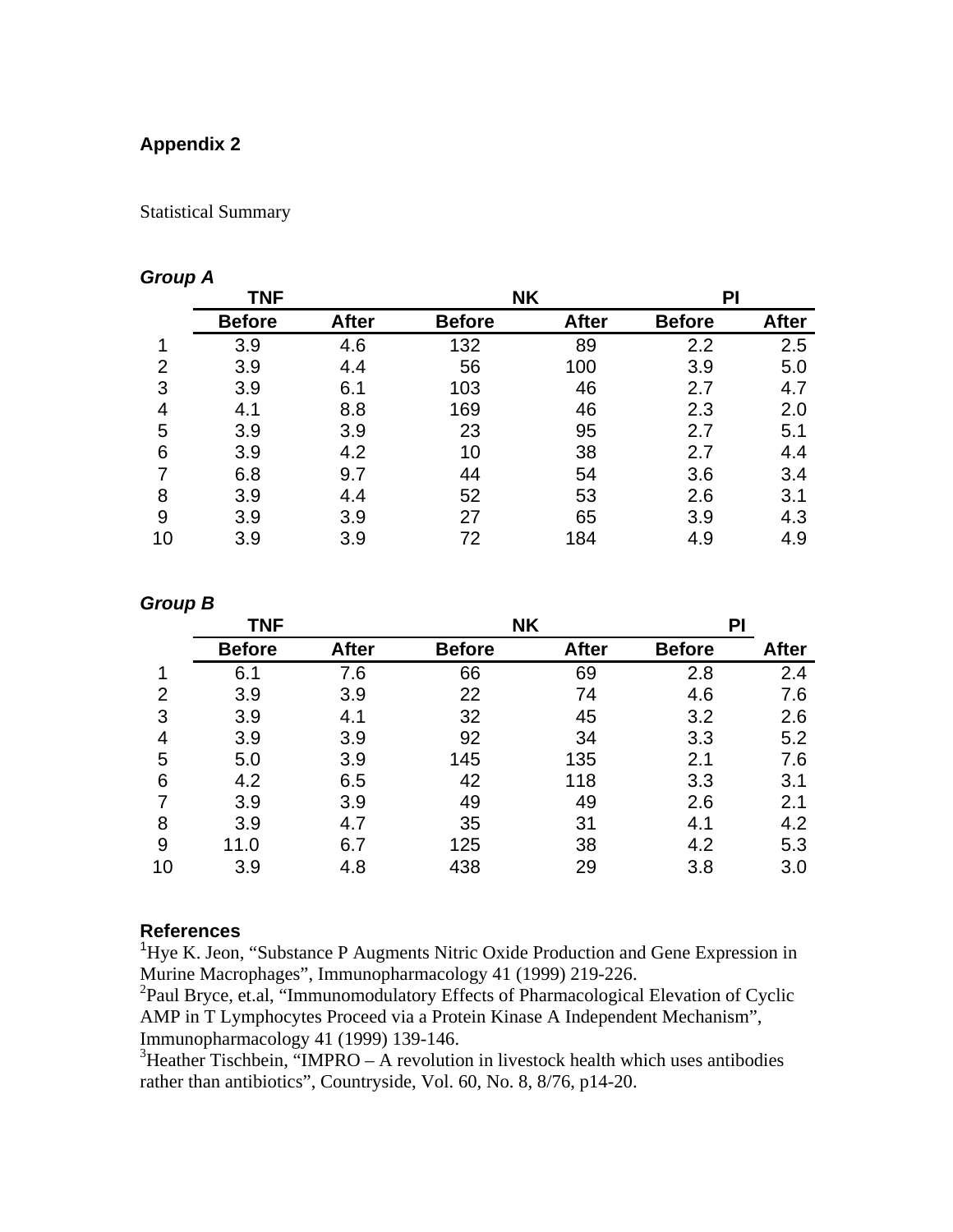<sup>4</sup>R. A. Baldwin, "The Development of Transferable Drug Resistance in Salmonella and Its Public Health Implications", Am. Vet. Assn. J., Vol. 157, 12/70, p1843.

5 Sidney M. Wolfe, Larry D. Sasich, Rose-Ellen Hope "Worse Pills, Best Pills", Pocket Books, 1999.

<sup>6</sup>Helen Chapel, "Essentials of Clinical Immunology," 4th edition, Blackwell Science, 1999, p 22.

<sup>7</sup>Kimberly L. Kane, "Determination of Natural Killer Cell Function by Flow Cytometry", Clin & Diag Lab Immuno, 5/96, p295.8

<sup>8</sup>L.Chang, et al, "Rapid Flow Cytometric Assay for the Assessment of Natural Killer Cell Activity", J. Immunol. Methods, 1993, 166:45-54.

<sup>9</sup>T. Hercend, "Characteristics and Uses of Natural Killer Cells", 1988, Immunol. Today, 9:291-293.

<sup>10</sup>Theresa L. Whiteside, et al, "Human Natural Killer Cells in Health and Disease", Clin. Immunotherapy, 1994, 1 (1) 56-66.

<sup>11</sup>Karina Godoy-Ramirez, et al, "A Novel Method for the Simultaneous Assessment of Natural Killer Cell Conjugate Formation and Cytotoxicity at the Single-cell Level by Multi-parameter Flow Cytometry", J.of Immuno. Methods, 239 (2000) 35-44.

 $12B$ . Serrou, et al, "Natural Killer Cells," vol.4, Elsevier Biomedical Press, New York, 1982.

<sup>13</sup>Ronald Herberman, "NK Cells and Other Natural Effector Cells", Academic Press, New York, 1982

<sup>14</sup>Ronald Herberman, "Mechanisms of Cytotoxicity by NK Cells", Academic Press, New York, 1985<sup>"</sup> Helen Chapel, "Essentials of Clinical Immunology", 4th edition, Blackwell Science, 1999, p 21.

<sup>15</sup>Emil Unanue, "Macrophage Regulation of Immunity", Academic Press, New York, 1998.

<sup>16</sup>C. Lewis, et al, "The Macrophage", Oxford University Press, New York, 1992.

<sup>17</sup>N. Pearsall, et al, "The Macrophage", Lea & Febiger, Philadelphia, 1970.

18Bharat B. Aggarwal, "Tumor Necrosis Factors", Marcel Dekker, Inc., New York, 1992. <sup>19</sup>P. Sastry, "Inhibition of TNF-a Synthesis With Thalidomide for Prevention of Acute Exacerbations and Altering the Natural History of Multiple Sclerosis", Med. Hypotheses, (1999) 53 (1), 76-77.

<sup>20</sup>Horst Ibelgauft, "TNF-alpha, TNF-beta", Cytokines Online Pathfinder Encyclopedia,

Ver. 4, 8/99. <sup>18</sup> D. Gray, "Major Histocompatibility Complex-based Suppression: A Mechanism for T-cell Control", Med. Hypotheses (1998) 50,289-302.

 $^{21}$ A. Ihan, "Distinguishing ' Immune Intelligence' and 'Immune Response' ", Med. Hypotheses (1997) 49, 443-444.

 $22W$ . B. Cannon, "The Wisdom of the Body", Norton Pub. Co., New York, 1932. <sup>23</sup>George Olson, "The History of Immune Stimulation", Univ. of Arizona, School of Medicine, 5/3/92.

<sup>24</sup>Centers for Disease Control and Prevention (CDC), Department of Health and Human Resources, Atlanta, GA 30333.

<sup>25</sup>Tieli Li, "The Restoration of the Antitumor T Cell Response From Stress-Induced SuppressionUsing a Traditional Chinese Herbal Medicine Hochu-ekki-to", Immunopharmacology 43 (1999) 11-12.